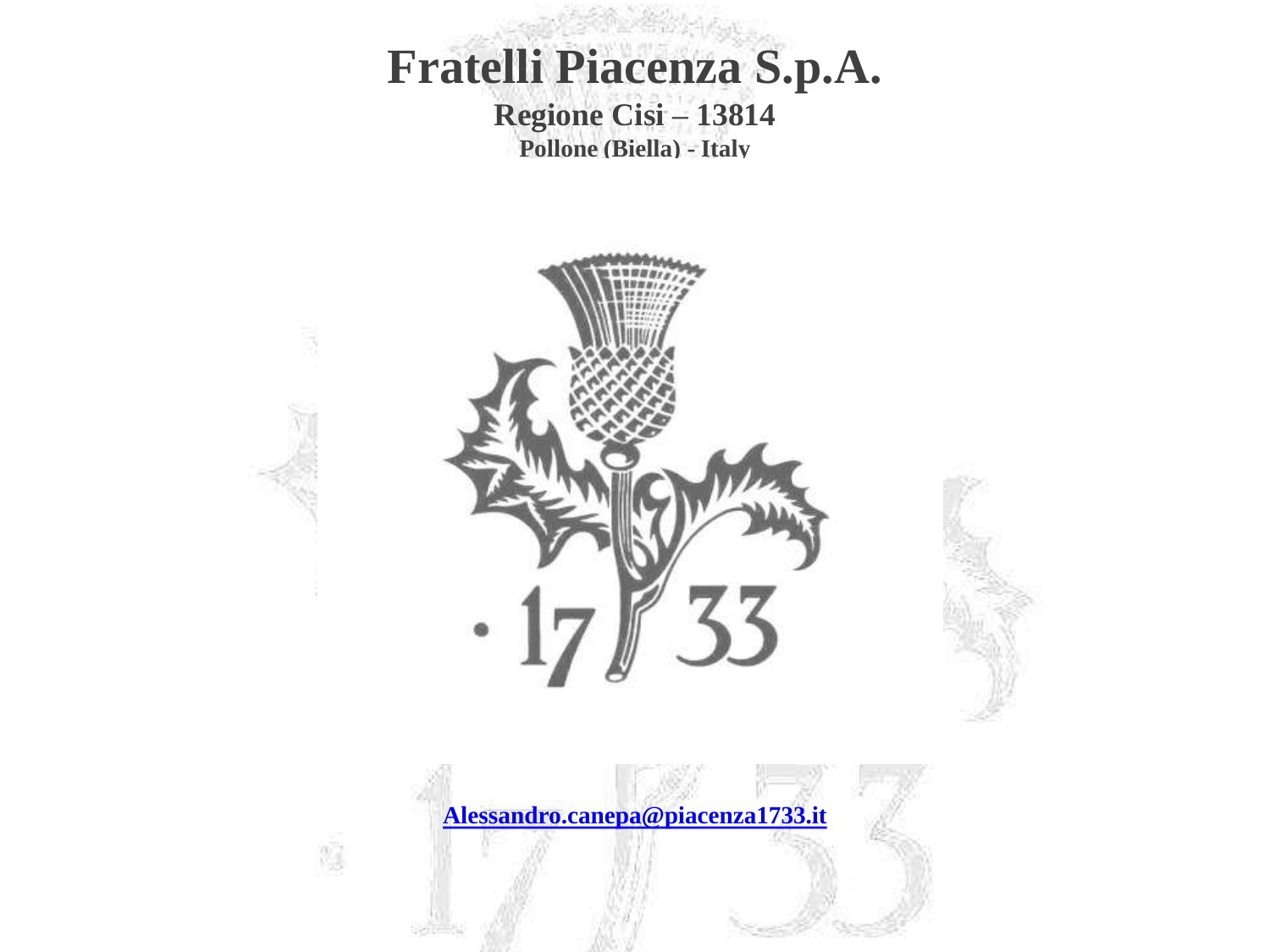## Who is Piacenza

- Manufacturer of fine woolen fabrics, leader in the top segment of noble fibre fabrics for luxury market, and pure cashmere knitwear
- $\triangleright$  Supplier of fabrics to all world-leading fashion brand manufacturers (Zegna, Gucci, Prada, Louis Vuitton, Hermès among the others)
- $\triangleright$  Based in Italian textile district of Biella, where all its production is realised
- One of the oldest textile industries of the world, founded in 1733 and from then on owned by the Piacenza family
- SME with 210 employees and a turnover of 40 million Euros







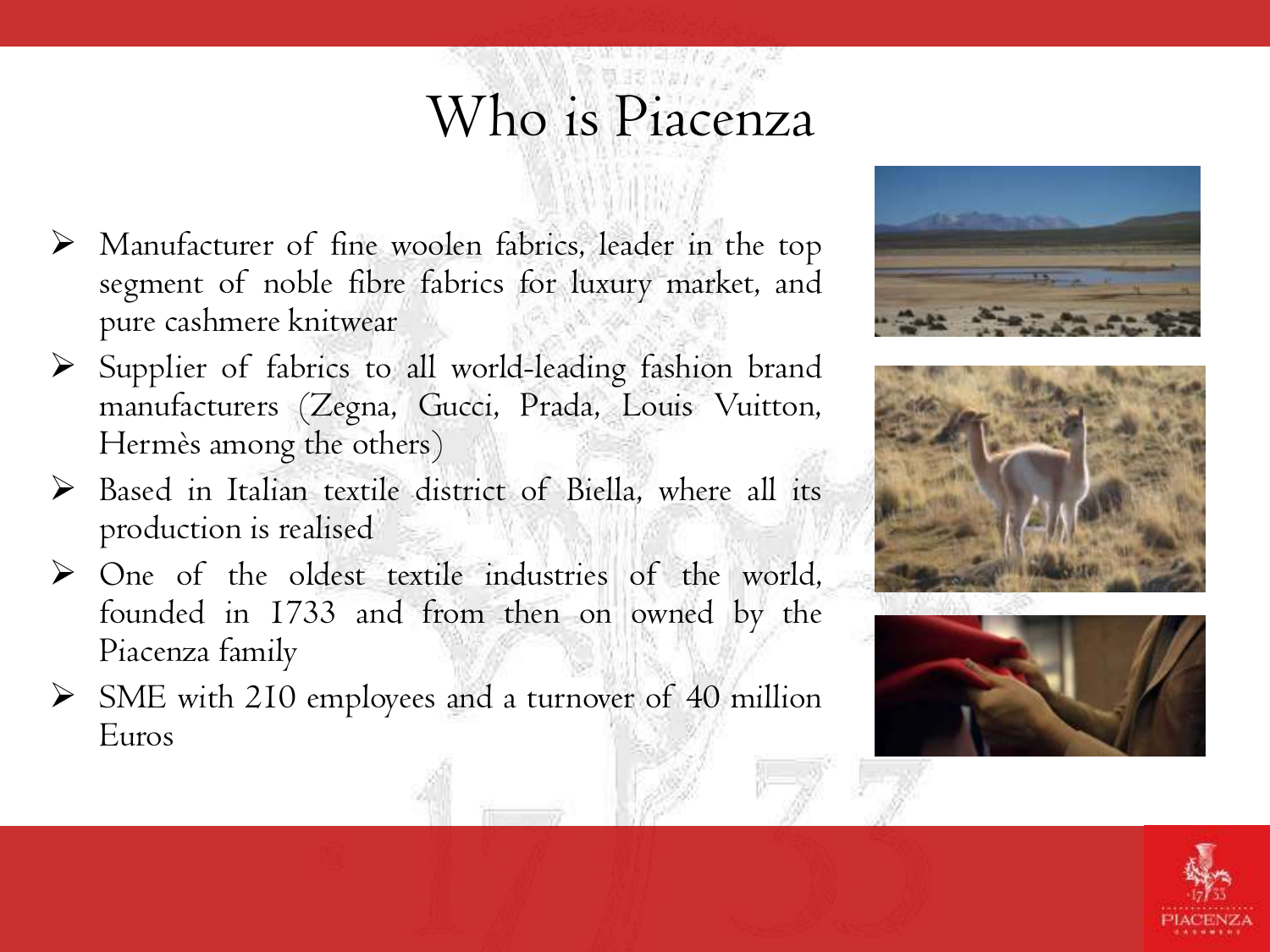maximum differentiation of the product, in terms of raw material choice, style, and color – 1000 fabric design per year

Strategy

- design know how and quick flexibility to customer requests
- $\triangleright$  offer of new, customized and/or exclusive fabrics in close cooperation with fashion stylists
- not to increase quantity but average price, enforcing market barriers based on design, know how, personalized service and sharp delivery
- Average price of 60  $\epsilon/m$  of fabrics (i.e. >1000  $\epsilon$  jacket and  $>$  2000  $\epsilon$  per coat – retail price)





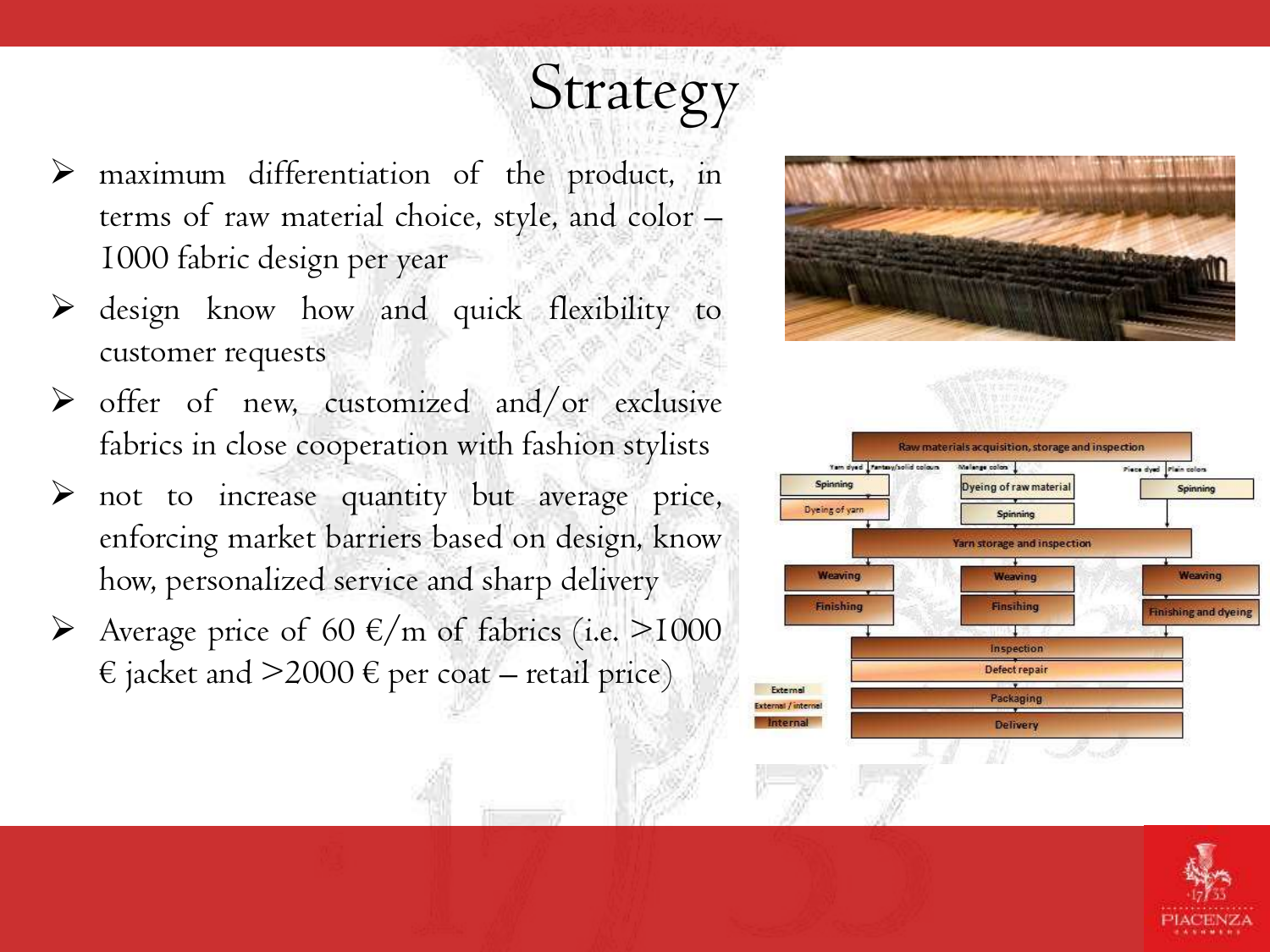#### Clothing EU Fashion industry trend:

- EU is absolute leader worldwide: 4 of the 5 largest conglomerates fashion-luxury groups are located in EU
- luxury is one of the fastest growing markets worldwide, with an increase of worldwide turnover of  $+30\%$  in the last 4 years.
- they exploit the peculiar competitive advantages of EU in design , quality and service and image for the sophisticated luxury mkt

| <b>Biggest and best</b><br>European luxury firms |                                                                   |                                                                                 |                                  |
|--------------------------------------------------|-------------------------------------------------------------------|---------------------------------------------------------------------------------|----------------------------------|
|                                                  | Selected brands                                                   | Main products                                                                   | <b>Total sales</b><br>2013, \$bn |
| <b>LVMH</b>                                      | <b>Louis Vuitton</b><br>Moet & Chandon<br>Bulgari<br>Guerlain     | Leather goods and fashion<br>Champagne<br><b>Inwellery</b><br>Perfumes.         | 36.38                            |
| <b>RECEIVEMONT</b>                               | Cartier<br>Van Cleef & Arpels<br>Net-A-Porter<br>Plaget           | Watches and jewellery<br>Jewellery<br>Online fashion.<br>Watches and jewellery. | 13.29                            |
| hip of<br>KERING                                 | Gucci<br><b>Boucheron</b><br>Bottega Veneta<br>Yves Saint Laurent | Leather goods and fashion<br>Jewellery<br>Leather goods and fashion<br>Fashion  | $12.17*$                         |
| <b>SWatch!]</b>                                  | Brequet<br>Blancpain<br>Omega<br>Harry Winston                    | <b>Watches</b><br>Watches<br><b>Watches</b><br>Watches and jewellery.           | 1.50                             |
| ESMES                                            |                                                                   | Leather goods, accessories,<br>fashion and jewellery                            | 4.69                             |
| PRADA                                            |                                                                   | Leather goods and fashion                                                       | 4,48                             |
| <b>BURBERRY</b>                                  |                                                                   | Fashion and accessories                                                         | 3.65                             |

67% of sales from luxury.

- design proposal, quality, flexibility in production and delivery, service and quick response to customers' need are critical to build the added value and overcome the pressure on prices
- the presence of a local manufacturing industries still located in EU is a critical factor to sustain the competitiveness of European fashion and luxiry leadership
- Return of manufacturing to EU countries is a reality, with a growing re-shoring

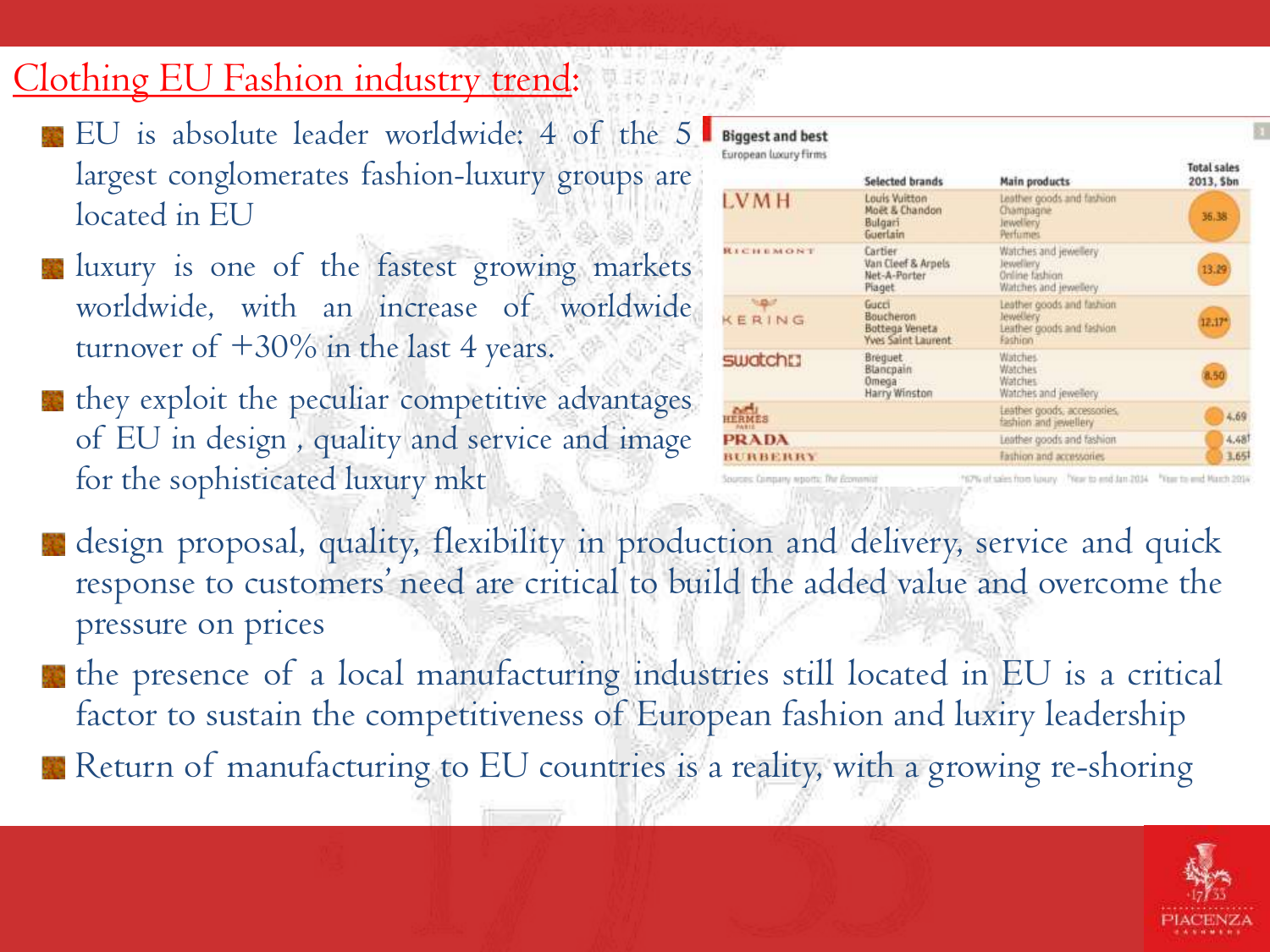## Manufacturing Re-shoring to EU

 $>$  52% of clothing mid price average production is produced in EU



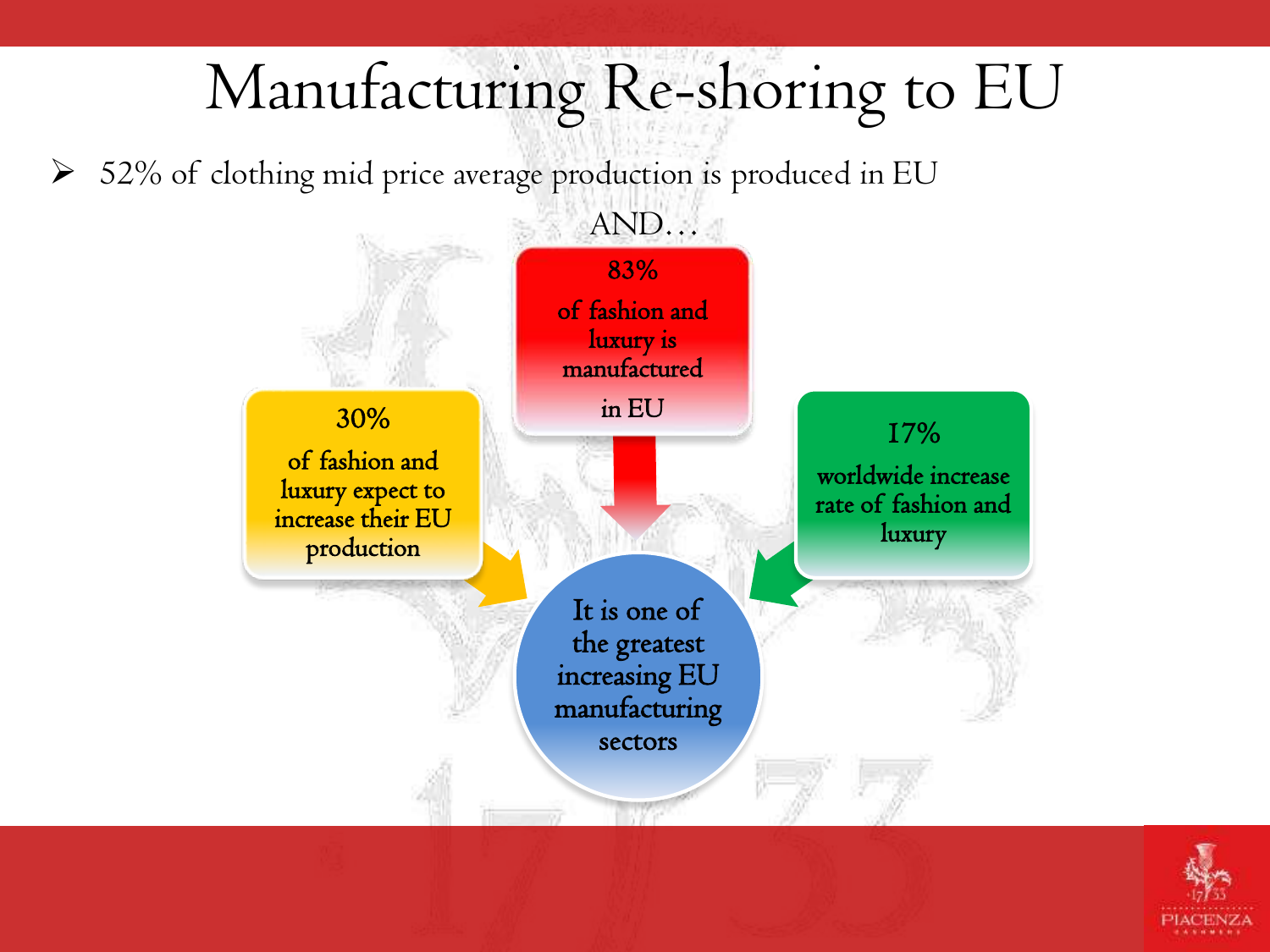## Refraining effects

In the conclusions of a recent FP7 EU project:

"If there is an interoperability standard format and a fast and open data transmission between 3D virtual prototyping and production machinery management system there would be no reason to maintain production in China - I would return it to EU "

One of the largest 3D VP IT provider: "I have no interest into opening my formats , I want to impose mine."

- Fragmentation (90% SMEs, average dimension 10 employees)
- Absence of absolute leaders in production and IT
- Small clusters and closed communities
- Low IT average investment
- Absence of common vision by IT providers, which refrain interoperability of data

Need to build a shared common vision between the interests of manufacturers and IT providers, to boost and not to refrains EU re-shoring process

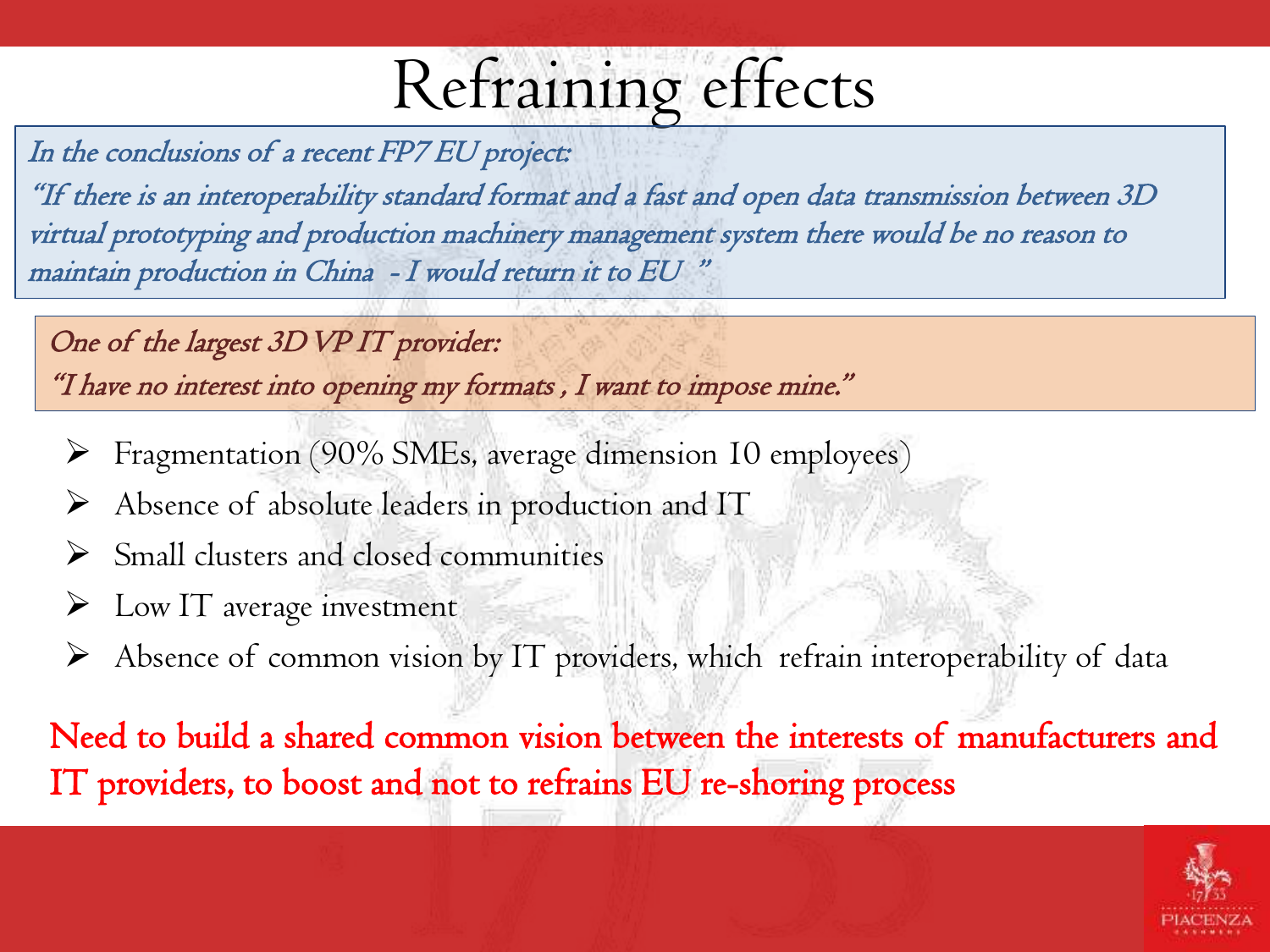#### **Efficiency**: an example of data transfer cost reduction



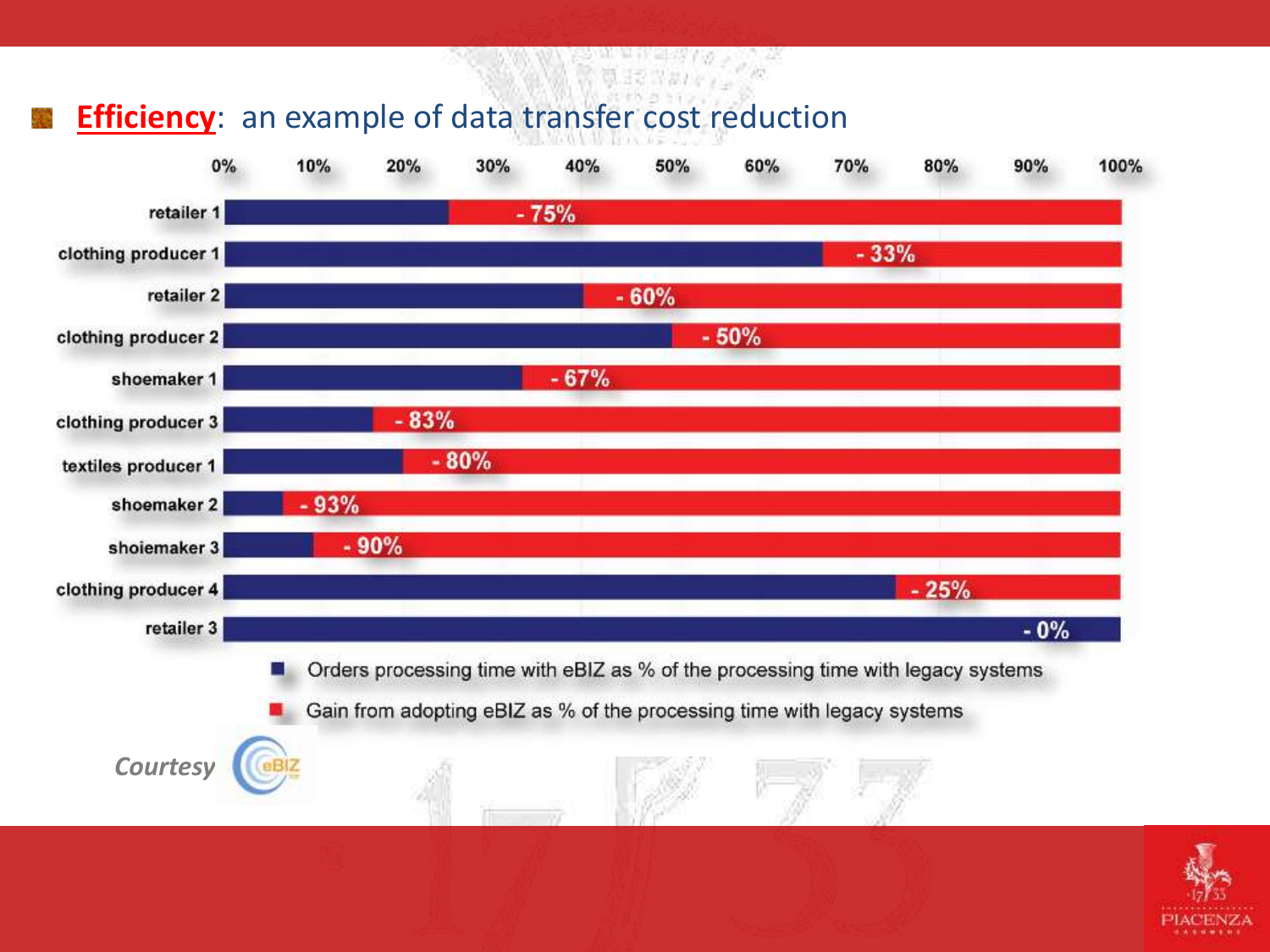## Future scenarios

- Breaking the silos: relations will evolve towards a more complex and interrelated business relationships
- $\triangleright$  Production sources will be shared and the traditional competing model will be transform ed into a more flexible and synergic one **Cyber-Physical**
- $\triangleright$  The interoperability of data and the potential common exploitaion of them will lead to the full exploitaion of KET
- $\triangleright$  The present division between IoT and virtual will be broken, with a continuity between them
- The creation of new open databases in EU can enforce leadership of EU manufacturing



Cloud Computing

**Internet** of Things

**Internet** of

**Services** 

Energy

Efficient EVs

Cooperating **Systems** 

Cooperating Objects

**REID** 

**Systems** 

**Robotics** 

Software

Agents

**M2M** 

Autonomic **Systems** 

**Systems of Systems**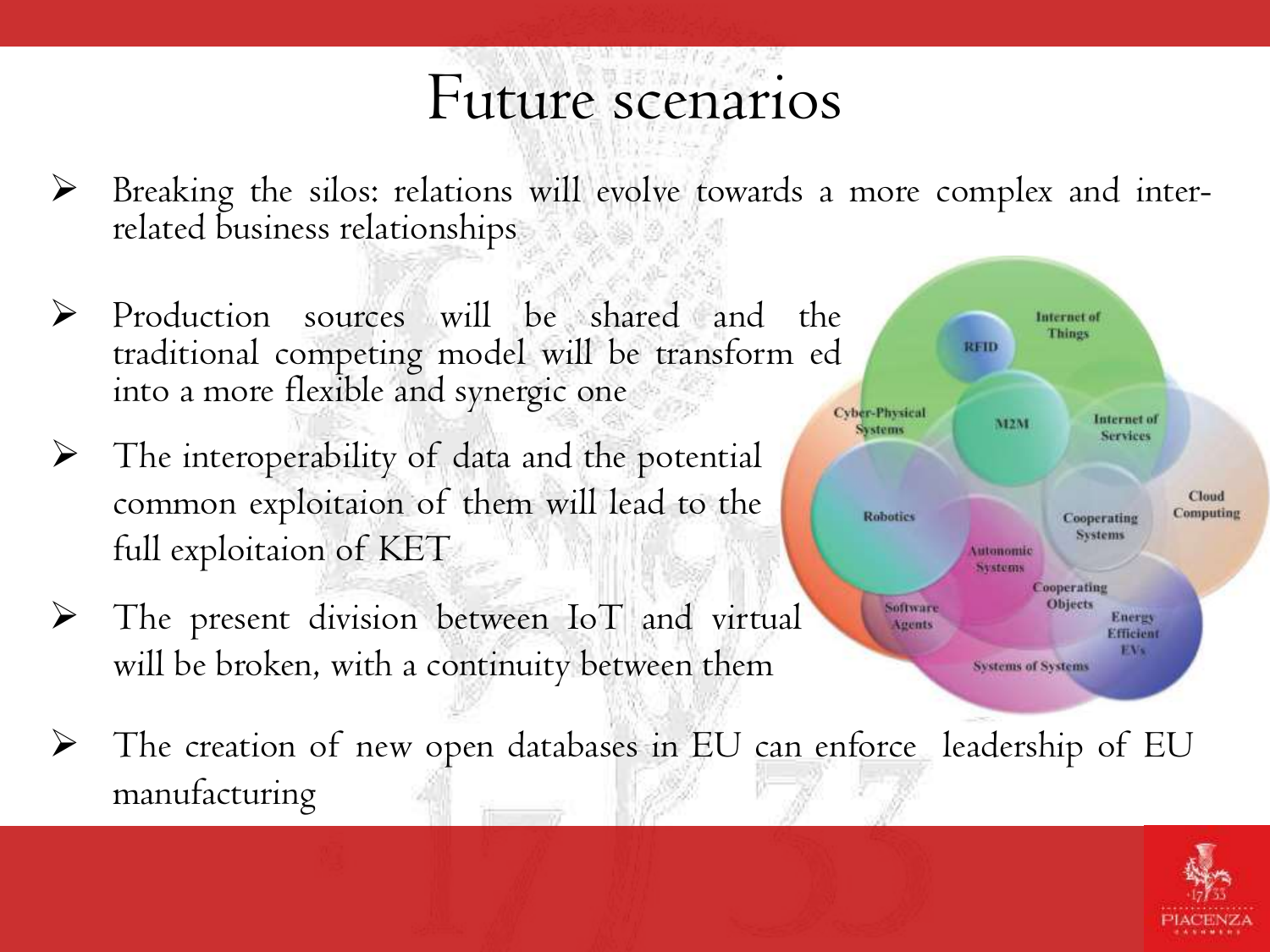

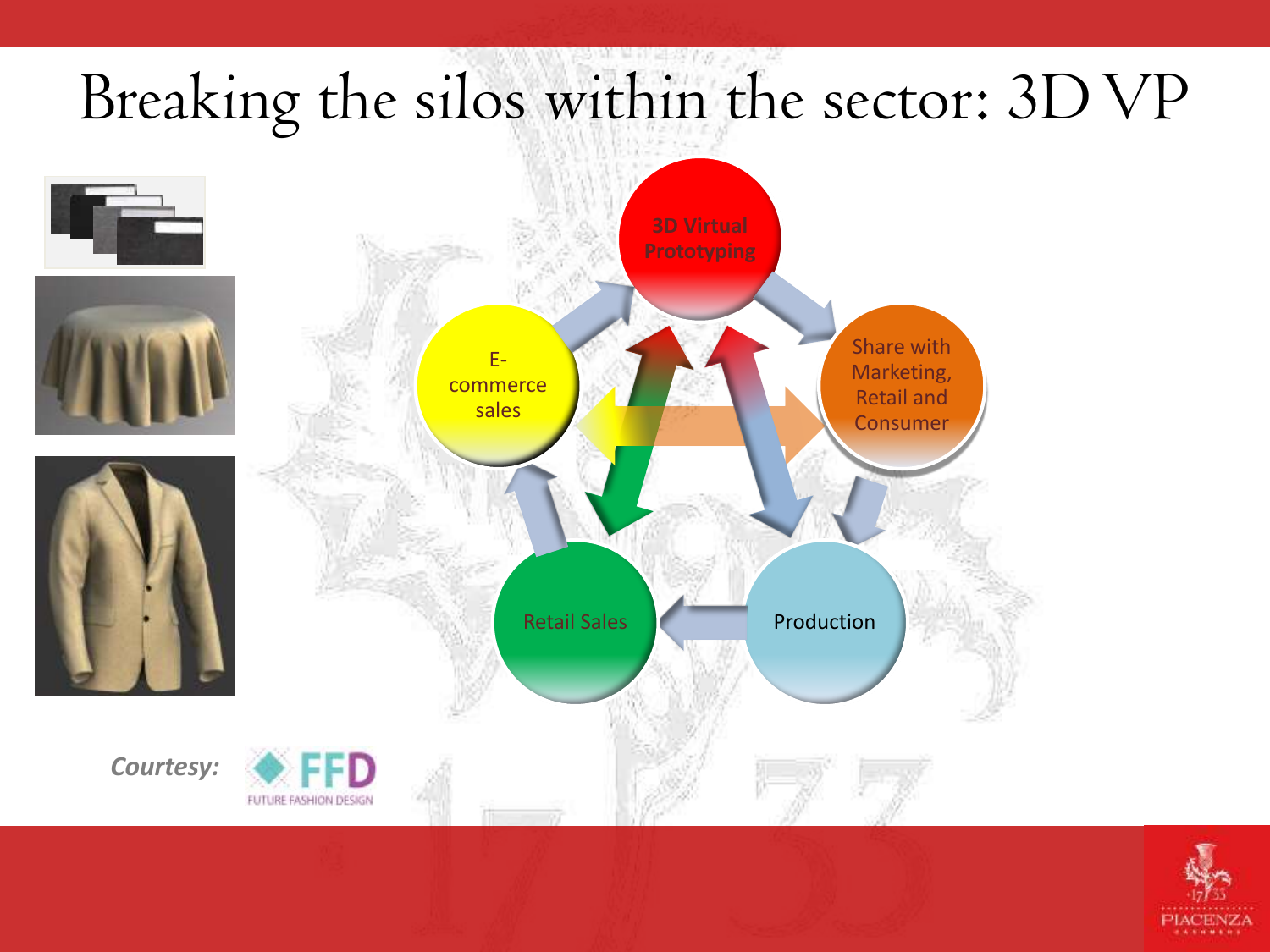

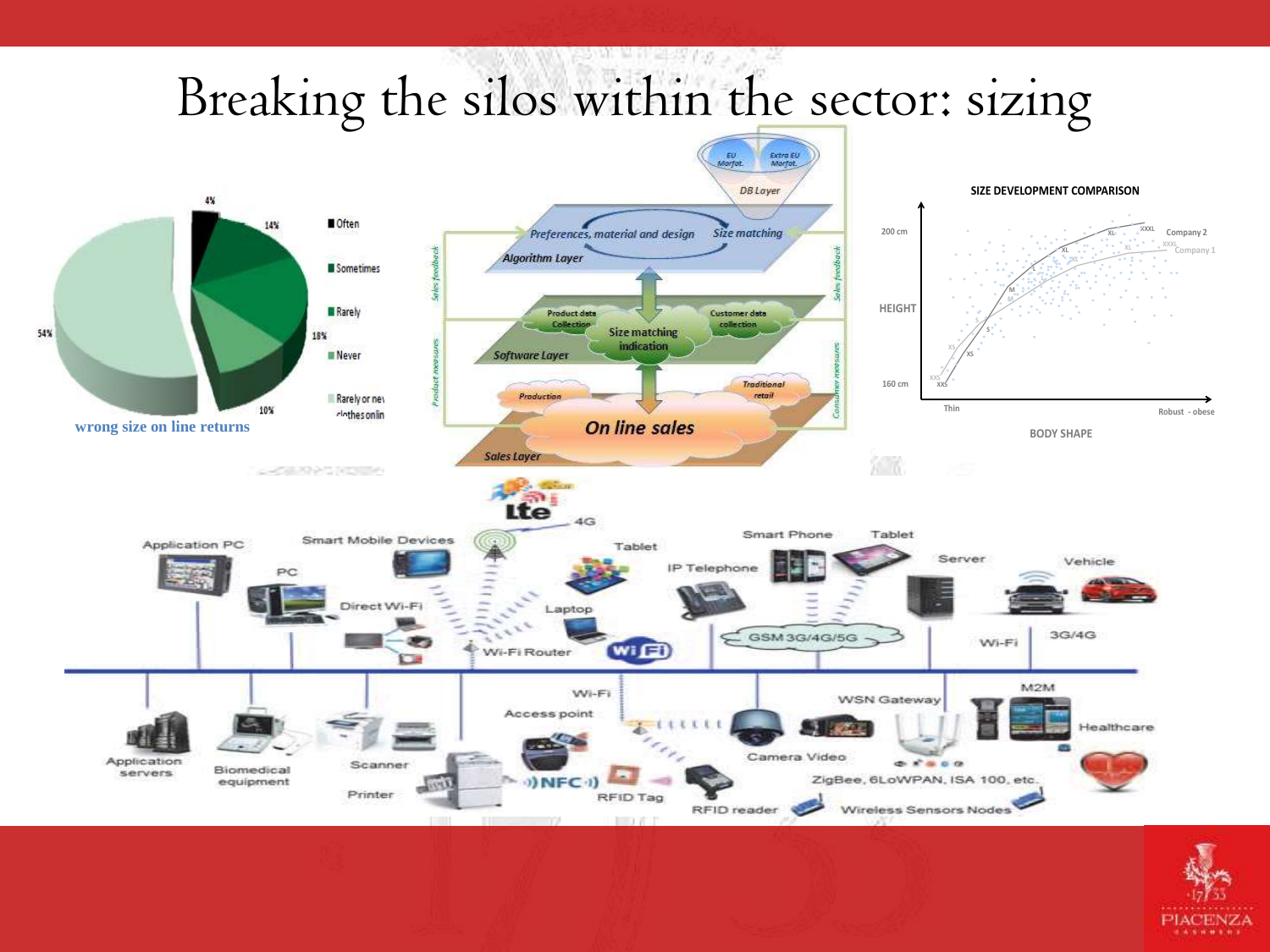### Breaking the silos between sectors